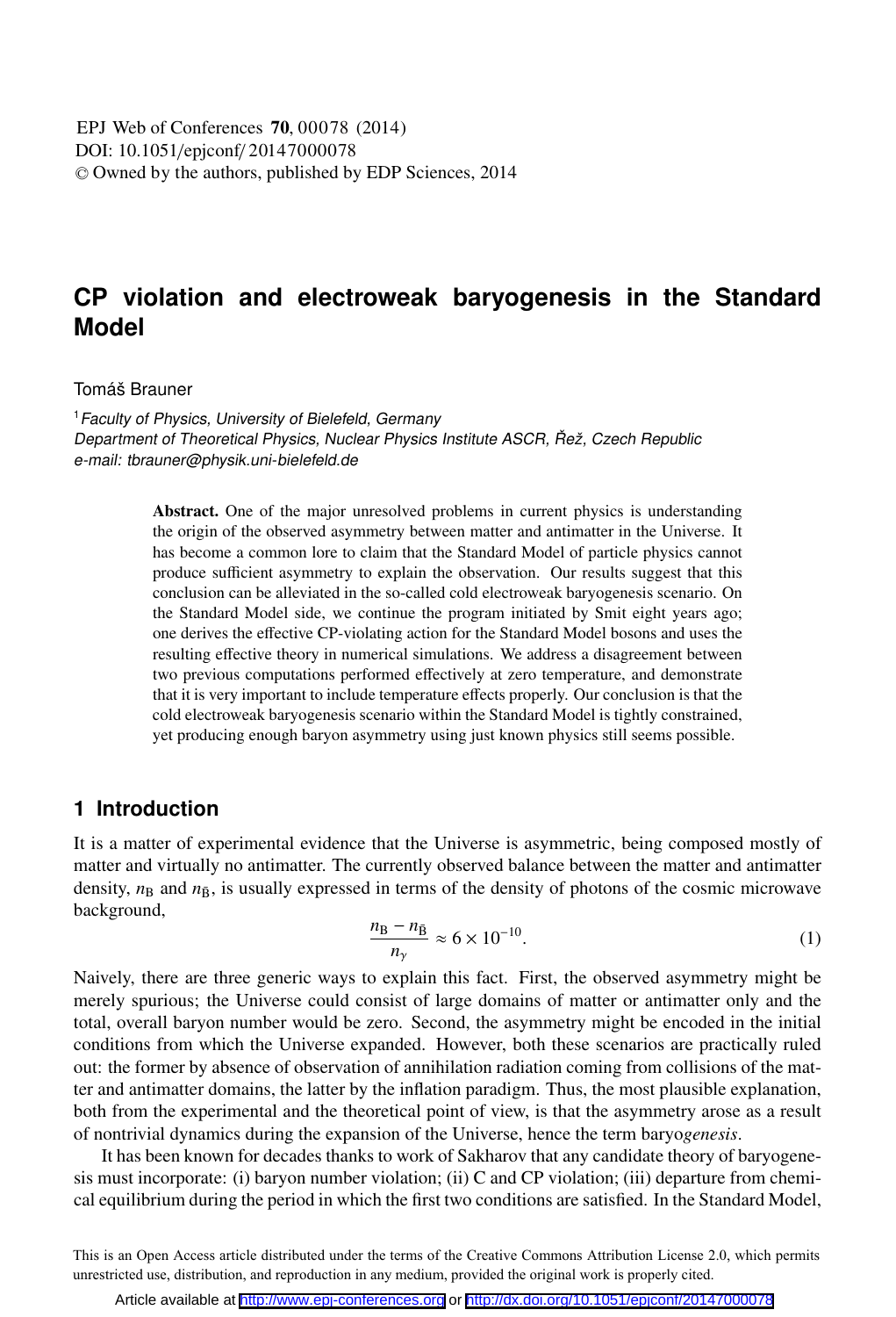the widely accepted and experimentally vigorously tested theory of all fundamental forces except of gravity, the first Sakharov condition is satisfied in a very nontrivial manner. Namely, while baryon number is a symmetry of the Standard Model Lagrangian, it is violated on the quantum level by the chiral anomaly. As we shall see later, this tightly constrains the possible mechanisms for baryogenesis basing on the Standard Model. The weak subnuclear interactions are known to be purely left-handed, thus violating parity and hence charge conjugation maximally. The CP violation as demanded by the second Sakharov condition is more subtle. It also stems from the electroweak sector and requires the existence of (at least) three fermion families, being encoded in the complex phase(s) of the Cabibbo– Kobayashi–Maskawa (CKM) mixing matrix. As to the third Sakharov condition, the mechanism for, and the strength of, the departure from chemical equilibrium is strongly model-dependent. It will be discussed to some extent in section 1.2.

### **1.1 CP violation in the CKM matrix**

In order to proceed, it is necessary to recall some basic notions related to the CKM matrix as a source of CP violation. Any physical observable must be invariant with respect to arbitrary, and independent, change of phases of the rows and columns of the matrix, which amounts to changing the (unobservable) phases of the quark Dirac fields. The simplest observable constructed out of the CKM matrix  $V_{ij}$  which is sensitive to CP violation is the Jarlskog invariant, *J*, defined by the identity (no summation over repeated indices implied)

$$
\operatorname{Im}(V_{ij}V_{jk}^{-1}V_{kl}V_{li}^{-1}) \equiv J\epsilon_{ik}\epsilon_{jl},\tag{2}
$$

where  $\epsilon_{ij} \equiv \sum_k \epsilon_{ijk}$ . Using the experimental values for the CKM matrix elements, one obtains *J* ≈ 2.96×10<sup>-5</sup> [1]. Should we desire an observable that is perturbative in the Yukawa couplings and hence  $2.96\times10^{-5}$  [1]. Should we desire an observable that is perturbative in the Yukawa couplings and hence in the quark masses, the simplest combination can be constructed using the non-diagonal complex mass matrices of the *u*-type and *d*-type quarks,  $M_u$  and  $M_d$ , and reads

$$
2J\Delta \equiv \text{Im det}[M_u M_u^{\dagger}, M_d M_d^{\dagger}] = 2J(m_u^2 - m_c^2)(m_c^2 - m_t^2)(m_t^2 - m_u^2)(m_d^2 - m_s^2)(m_s^2 - m_b^2)(m_b^2 - m_d^2), \tag{3}
$$

with obvious notation for the quark masses. This expression elucidates several properties of the CKM matrix such as that the complex phase can be removed by a redefinition of the quark fields and thus there is no CP violation, if there is some "horizontal" degeneracy among the quark masses, that is, the masses of two *u*-type or two *d*-type quarks are equal.

## **1.2 (Cold) electroweak baryogenesis**

As stressed above, the Standard Model in principle fulfills all Sakharov conditions and thus is capable of generating baryon asymmetry [2]. However, one has to ensure that sufficient amount of baryon matter can be produced. To that end, we must inspect concrete mechanisms to reach the the far-offequilibrium environment. This is most naturally achieved if the Universe during its expansion and cooling down passes through a thermal phase transition. For a large departure off the equilibrium, the transition should be strongly first order. However, it is by now well known that the electroweak phase transition is of first order only for Higgs boson masses below roughly 80 GeV [3], which is ruled out by experiment.

Another potential problem with the Standard Model is the quantitative amount of CP violation. Provided baryon asymmetry is active at temperatures around, or above, the electroweak scale, the Yukawa couplings can be treated perturbatively and the amount of CP violation characterized by the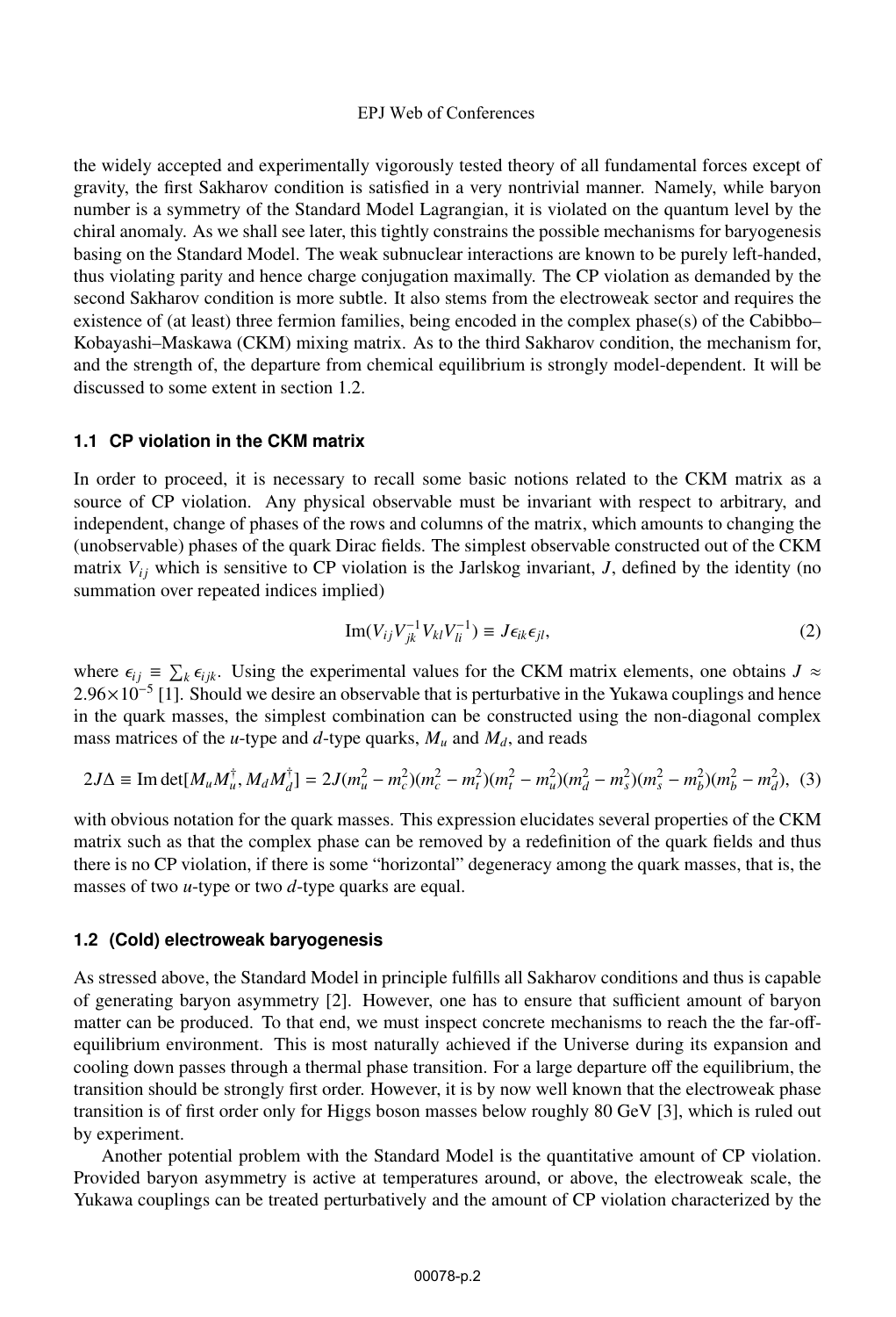#### ICFP 2012

dimensionless ratio  $\Delta/v^{12} \approx 10^{-24}$  where  $v \approx 246$  GeV is the Higgs field vacuum expectation value. This simple order-of-magnitude estimate together with the absence of a strongly first-order thermal phase transition resulted in the common lore that Standard Model CP violation is not sufficient to explain the observed baryon asymmetry [4]. This was historically one of the most important motives for exploring physics beyond the Standard Model.

However, amending the Standard Model is not the only logical possibility to resolve the problem. An interesting alternative was put forward by García-Bellido et al. [5] and by Krauss and Trodden [6]. In this so-called cold electroweak baryogenesis scenario one modifies the cosmology instead. By augmenting the Standard Model with an additional scalar field which may, but need not, be the inflaton, electroweak transition during the expansion of the Universe can be postponed down to temperatures much below the electroweak scale. With some engineering, the effective temperature of the electroweak transition can be pushed below 1 GeV [7]. The transition then proceeds via a tachyonic instability which drives the system far off equilibrium as required.

Since the baryon number generation through the chiral anomaly in an off-equilibrium environment is an intrinsically nonperturbative process, the resulting net baryon number density cannot be calculated analytically. One instead resorts to numerical simulations. Nevertheless, due to the technical issues associated with the lattice implementation of chiral fermions, the strategy is to represent the CP violation coming from the Yukawa sector by one or more effective bosonic operators, and subsequently simulate such a bosonic effective theory only. Since large occupation numbers of lowmomentum modes are generated by the tachyonic instability, classical simulations are fully appropriate to get a quantitatively correct picture. Initially, the effective CP-violating operator was merely guessed and its coupling was treated as as unknown parameter in the simulation. The first attempt to derive such effective operator(s) from the Standard Model was made in Ref. [8]. Subsequent simulations [9] produced the asymmetry  $(n_B - n_{\bar{B}})/n_y \approx 4 \times 10^{-6}$ , that is, four orders of magnitude more than the observed value (1). Although this result has several caveats, some of which will be discussed below, and thus should be treated with caution, it at least provides a very strong motivation to investigate the cold electroweak baryogenesis scenario further in greater detail.

#### **1.3 Gradient expansion of the Standard Model effective action**

The effective action for the Standard Model bosons is derived by integrating out the fermions. Since the action is bilinear in the fermionic fields, this can in principle be done exactly by calculating the determinant of the fermion Dirac operator in presence of background gauge and Higgs fields. Unfortunately, this cannot be done in a closed form for arbitrary spacetime-dependent background fields. In order to obtain a controlled analytic result, one therefore resorts to the (covariant) gradient expansion, which orders the various contributing operators by an increasing number of Lorentz indices. Gauge fields are treated on the same footing as gradients which ensures that gauge invariance is preserved.

As shown by Smit [10], there is no CP violation in the effective bosonic action of the Standard Model up to fourth order in the gradient expansion. The next, sixth order at zero temperature was calculated independently by two groups, obtaining qualitatively different results [8, 11]. While Hernandez et al. [8] found operators that break P and conserve C, all operators reported by García-Recio and Salcedo conserve P and break C. It should be stressed that the two groups used different methods, namely the worldline formalism and the method of symbols, to evaluate the same object, the CP-violating effective action in the Standard Model at order six. The discrepancy might therefore in principle indicate an error in some of the algebraic manipulations as well as a deeper problem rooted in one of the methods.

This state of affairs provided the initial motivation for our project. Our goals were twofold: (i) to resolve the discrepancy between the existing results at zero temperature; (ii) to extend the calculation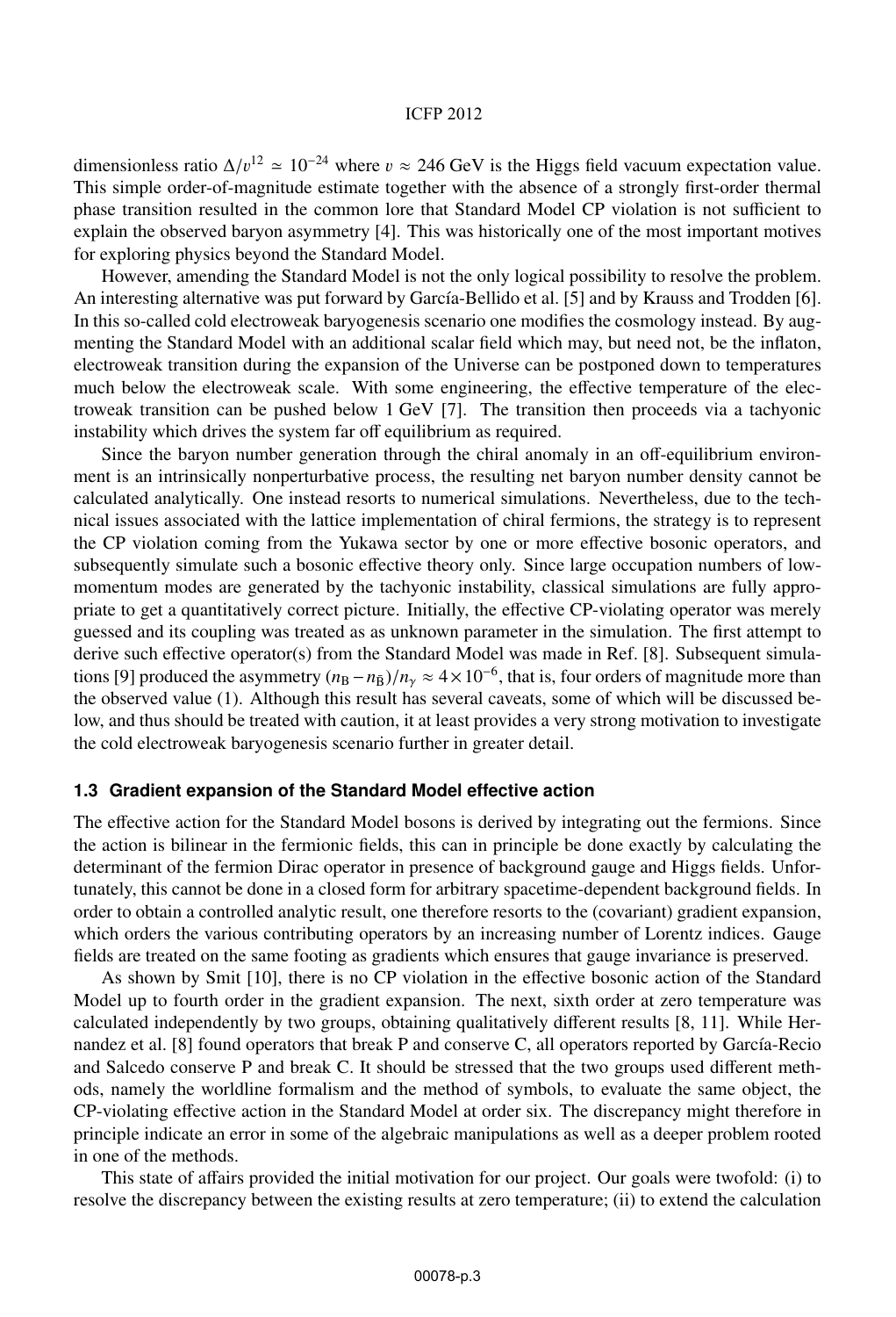to finite temperature. The latter point stems from the fact that, as argued in the introduction, at temperatures around or above the electroweak scale, effects of CP violation are extremely strongly suppressed. On the other hand, as pointed out above, using the zero-temperature effective action yields baryon asymmetry in excess of four orders of magnitude over the observed value. The detailed knowledge of temperature dependence of CP violation is therefore clearly crucial in order to constrain possible scenarios of electroweak baryogenesis.

## **2 Results**

In this section we report all the results obtained at zero as well as nonzero temperature at the leading and next-to-leading order in the gradient expansion. The calculations were carried out using the following strategy. The trace of the logarithm of the Dirac operator is first formally expanded in powers of the  $W^{\pm}_{\mu}$  fields, leading to a series of monomials in the gauge fields and (pseudo)differential operators containing the covariant derivatives. The trace of each contribution is evaluated using the method of containing the covariant derivatives. The trace of each contribution is evaluated using the method of covariant symbols [11] and subsequently re-expanded up to the desired order in the gradients. The actual manipulations were performed using the Mathematica package Feyncalc [12]. The results shown here were published for the first time in Ref. [13]. Details of the computations are given in ref. [14]. All effective actions presented below are given in Euclidean spacetime.

#### **2.1 Order six at finite temperature**

In the Standard Model, nontrivial CP-violating contributions first appear at the sixth order of the gradient expansion of the effective bosonic action. As stressed above, our goal here was to resolve the discrepancy between the two existing calculations [8, 11], and to extend their results to finite temperature. The CP-violating part of the effective action takes the form

$$
\Gamma_{\rm CP-odd}^{4+2} = -\frac{i}{2} N_c J G_{\rm F} \kappa_{\rm CP}^{4+2} \int d^4 x \left(\frac{v}{\phi}\right)^2 (O_0 + O_1 + O_2),\tag{4}
$$

where  $N_c = 3$  is the number of colors,  $G_F = 1/(\sqrt{2}v^2)$  is the Fermi coupling, and the coefficient  $\kappa_{\rm CP}^{4+2}$ is defined by

$$
\kappa_{\rm CP}^{4+2} \equiv \frac{\Delta}{G_{\rm F}} \int \frac{\mathrm{d}^4 p}{(2\pi)^4} \frac{(p^2)^3}{\prod_{q=1}^6 (p^2 + m_q^2)^2} \approx 309. \tag{5}
$$

In the numerical evaluation, we used the quark masses provided by the Particle Data Group [1],  $m_u = 2.3$  MeV,  $m_d = 4.8$  MeV,  $m_c = 1.275$  GeV,  $m_s = 95$  MeV,  $m_t = 173.5$  GeV,  $m_b = 4.18$  GeV. Thanks to the hierarchy of quark masses, one can obtain a good analytic approximation,  $\kappa_{\rm CP}^{4+2} \approx 1/(16\pi^2 G_{\rm CP} m^2) \approx 334$  $1/(16\pi^2 G_F m_c^2) \approx 334.$ <br>The execution O

The operators  $O_n$  are composed of the electroweak gauge fields  $W^{\pm}_{\mu}$ ,  $Z_{\mu}$ , and the derivative of Higgs field  $A_{\mu}$  or  $= (3, 4)/4$ . The index *n* counts the number of  $Z$ , and  $\omega$ . At zero tempera the Higgs field  $\phi$ ,  $\varphi_{\mu} \equiv (\partial_{\mu} \phi)/\phi$ . The index *n* counts the number of  $Z_{\mu}$  and  $\varphi_{\mu}$ . At zero temperature, all contributing operators must be Lorentz invariant. However, this constraint is lost at nonzero temperature. We can nevertheless make all expressions formally covariant by introducing the timelike vector  $u_{\mu} \equiv \delta_{\mu 0}$  defining the thermal bath rest frame. We list here all contributions which are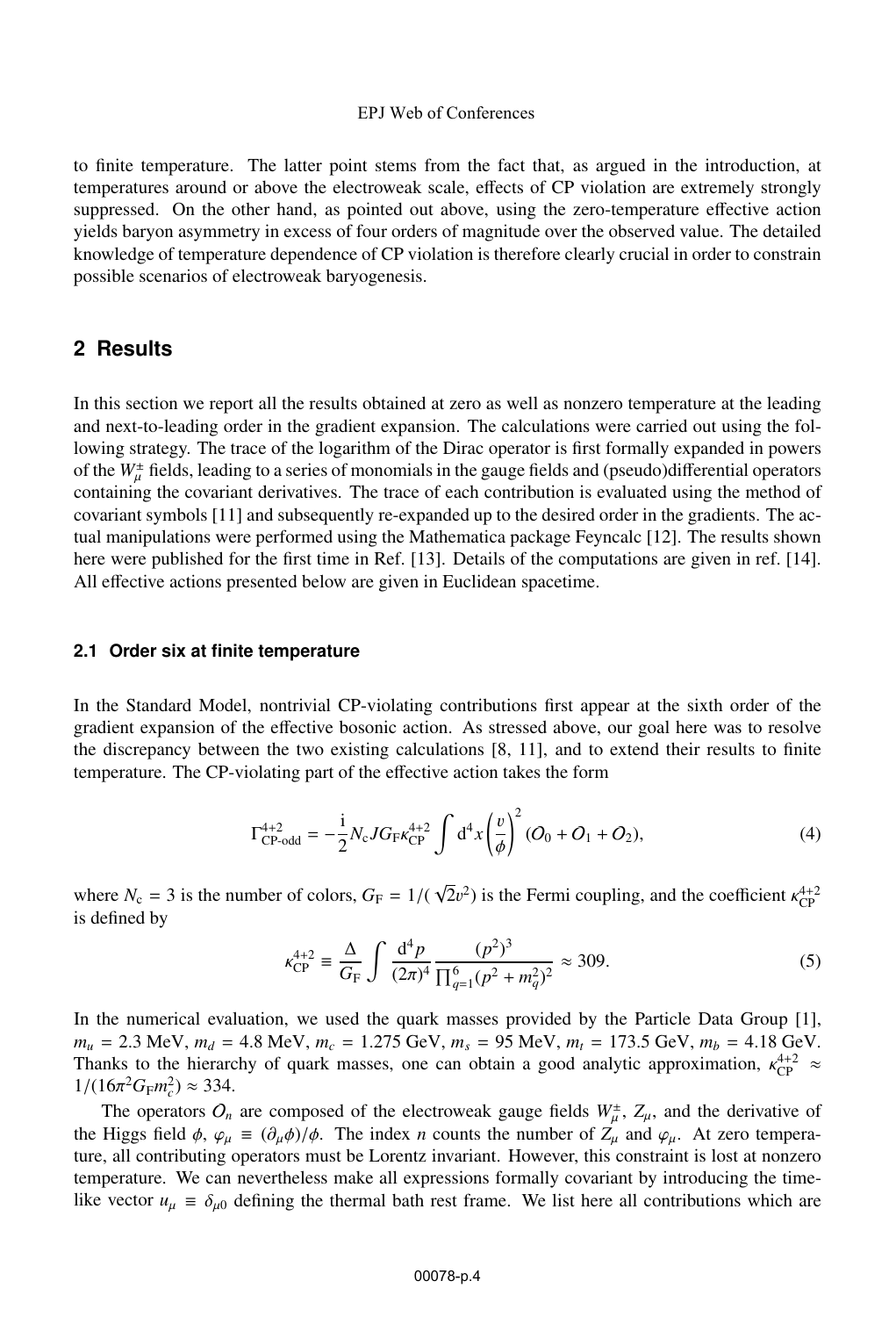#### ICFP 2012



**Figure 1.** The coefficients  $c_1 - c_1$  plotted as functions of the effective temperature  $T_{\text{eff}} = Tv/\phi$ . The thick lines correspond to the smallest and the largest of the couplings that survive at zero temperature, that is, *c*<sup>1</sup> and *c*10. This figure was previously published in Ref. [13].

Lorentz-invariant in the sense that they do not contain any factors of  $u_{\mu}$ ,

$$
O_{0} = -\frac{c_{1}}{3}(W^{+})^{2}W_{\mu\mu}^{-}W_{\nu\nu}^{-} + \frac{5c_{2}}{3}(W^{+})^{2}W_{\mu\nu}^{-}W_{\mu\nu}^{-} - \frac{c_{1}}{3}(W^{+})^{2}W_{\mu\nu}^{-}W_{\nu\mu}^{-} + \frac{4c_{3}}{3}W_{\mu}^{+}W_{\nu}^{+}W_{\mu\nu}^{-}W_{\alpha\alpha}^{-}
$$
  
\n
$$
-\frac{2c_{1}}{3}W_{\mu}^{+}W_{\nu}^{+}W_{\mu\alpha}^{-}W_{\nu\alpha}^{-} - 2c_{4}W_{\mu}^{+}W_{\nu}^{+}W_{\alpha\mu}^{-}W_{\alpha\nu}^{-} + \frac{4c_{3}}{3}W_{\mu}^{+}W_{\nu}^{+}W_{\mu\alpha}^{-}W_{\alpha\nu}^{-} - \text{c.c.},
$$
  
\n
$$
O_{1} = \frac{8}{3}(Z_{\mu} + \varphi_{\mu})[c_{5}(W^{+})^{2}W_{\mu}^{-}W_{\nu\nu}^{-} - c_{6}(W^{+})^{2}W_{\nu}^{-}W_{\mu\nu}^{-} - c_{6}(W^{+})^{2}W_{\nu}^{-}W_{\nu\mu}^{-} - \text{c.c.},
$$
  
\n
$$
-c_{3}(W^{+} \cdot W^{-})W_{\mu}^{+}W_{\nu\nu}^{-} + c_{7}(W^{+} \cdot W^{-})W_{\nu}^{+}W_{\mu\nu}^{-} + c_{7}W_{\mu}^{+}W_{\nu}^{+}W_{\alpha}^{-}W_{\alpha\nu}^{-} - \text{c.c.},
$$
  
\n
$$
O_{2} = 4(Z_{\mu}Z_{\nu} + \varphi_{\mu}\varphi_{\nu})[c_{8}(W^{+})^{2}W_{\mu}^{-}W_{\nu}^{-} - c_{8}(W^{-})^{2}W_{\mu}^{+}W_{\nu}^{+}] - \frac{16}{3}(Z \cdot \varphi)[c_{9}(W^{+} \cdot W^{-})^{2} - 2c_{6}(W^{+})^{2}(W^{-})^{2}]
$$
  
\n
$$
+ \frac{4}{3}(Z_{\mu}\varphi_{\nu} + Z_{\nu}\varphi_{\mu})[c_{10}(W^{+
$$

where "c.c." stands for complex conjugation. The covariant derivative of the charged weak gauge boson fields is defined as  $W_{\mu\nu}^{\pm} \equiv (\partial_{\mu} \pm B_{\mu})W_{\nu}^{\pm}$ , where  $B_{\mu}$  is the hypercharge gauge field. In order to simplify the notation, we use rescaled fields, related to the canonically normalized (Euclidean) fields, denoted by a tilde, via  $W^{\pm}_{\mu} = (g/\sqrt{2})\tilde{W}^{\pm}_{\mu}$ ,  $Z_{\mu} = [g/(2 \cos \theta_{\rm W})]\tilde{Z}_{\mu}$ , and  $B_{\mu} = g' \tilde{B}_{\mu}$ , where g, g'<br>are the isospin and hypercharge gauge couplings and  $\theta_{\rm W}$  is the Weinberg angle are the isospin and hypercharge gauge couplings and  $\theta_W$  is the Weinberg angle.

We have checked that the Lorentz-noninvariant part of the effective action vanishes in the limit of zero temperature as it must. Note that all operators displayed above conserve P and break C. At zero temperature, our result reduces to that of Ref. [11], thus independently verifying its conclusions.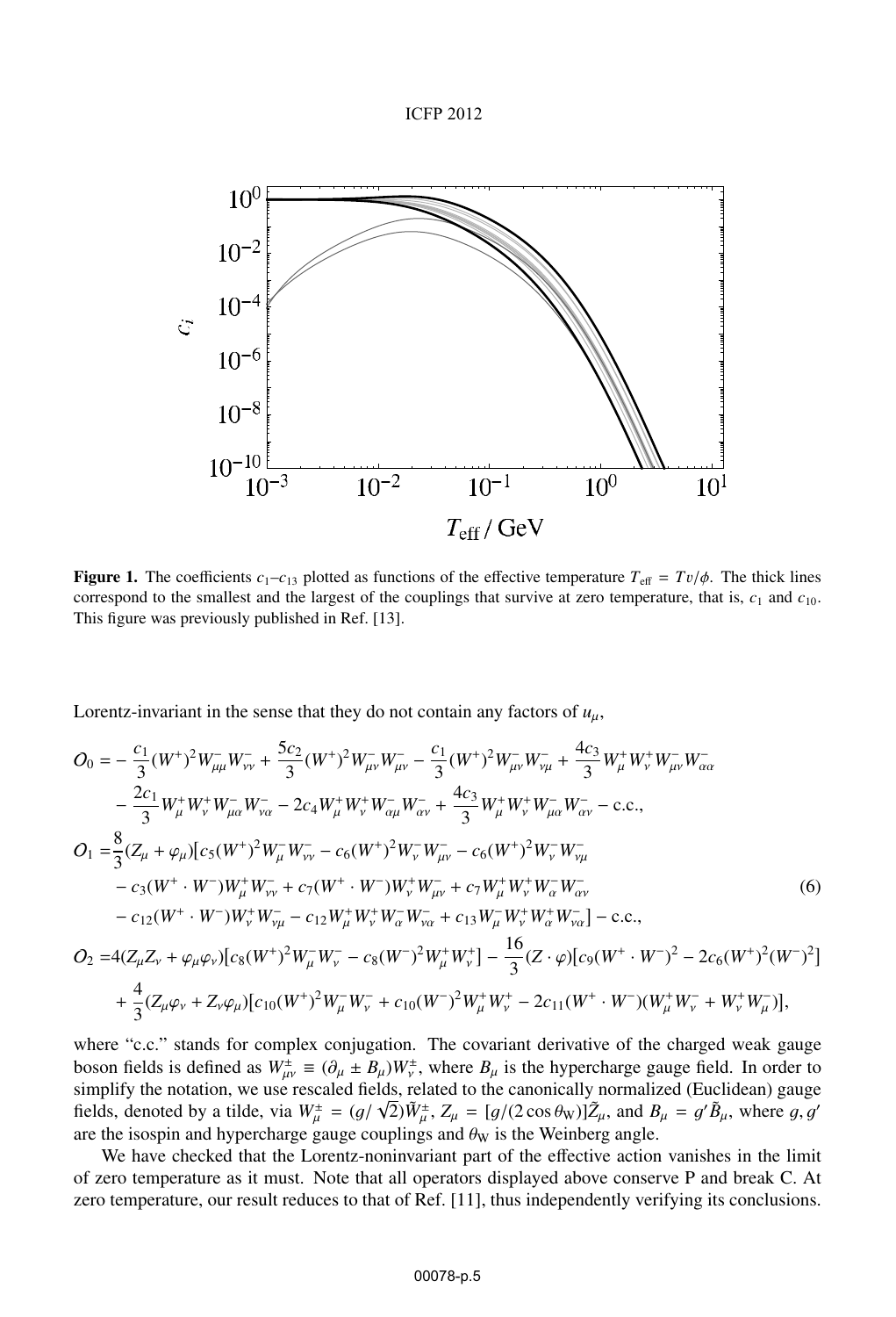All temperature dependence of the effective action is encoded in the coefficients *ci*. These depend, apart from the quark masses, only on the temperature *T* and the local Higgs field in the combination  $T_{\text{eff}} \equiv Tv/\phi$ . The coefficients  $c_1 - c_{11}$  correspond to operators that appear in the zero-temperature action of Ref. [11]; they are normalized so that they approach unity in the zero-temperature limit. In addition, several new operators appear at nonzero temperature with the couplings  $c_{12}$  and  $c_{13}$ . The temperature dependence of the coefficients  $c_i$  is shown in Fig. 1. We would like to point out that the coefficients *c*<sup>12</sup> and *c*<sup>13</sup> reach roughly the same size as the rest at temperatures around 300 MeV. This demonstrates convincingly that their vanishing at zero temperature is a result of accidental cancellations rather than some hidden symmetries or regularities in the effective action. At high temperatures, the coefficients drop extremely fast, thus interpolating between the low-temperature regime and the perturbative estimate of Ref. [4].

The fact that the effective couplings only depend on the combination  $T_{\text{eff}}$  has important implications for the generation of baryon asymmetry. At fixed (physical) temperature, the couplings drop fast as the value of the Higgs field decreases. As a consequence, the thermal suppression of CP-violating effects can be compensated, or at least alleviated, by larger values of  $\phi$ . In the previous simulations [9] using the zero-temperature action of Ref. [8], the gradient expansion was invalidated in regions where the Higgs field was close to zero as a result of the overall prefactor  $(v/\phi)^2$  in Eq. (4), which neces-<br>sitated the use of an unphysical cutoff. Our result shows that the limits of zero temperature T and sitated the use of an unphysical cutoff. Our result shows that the limits of zero temperature *T* and zero Higgs field  $\phi$  do not commute, and at any fixed finite temperature, the gradient expansion is well behaved for any value of the Higgs field.

#### **2.2 Order eight at zero temperature**

The actual convergence of the gradient expansion can be investigated more closely by inspecting contributions to the effective action at the next, eighth order. In addition, as observed in Ref. [11] and confirmed by us also at nonzero temperature, all CP-violating operators at the sixth order of the gradient expansion preserve parity. As shown by Salcedo [15], parity-odd CP-violating operators first appear at order eight. The CP-violating operators at order eight come in two types, containing either four or six factors of the  $W^{\pm}_{\mu}$  fields. We have evaluated all operators of the latter type; the resulting<br>Euclidean action at zero temperature reads Euclidean action at zero temperature reads

$$
\Gamma_{\rm CP-odd}^{6+2} = iN_{\rm c} J G_{\rm F}^2 \kappa_{\rm CP}^{6+2} \int d^4x \left(\frac{v}{\phi}\right)^4 (O_0 + O_1 + O_2),\tag{7}
$$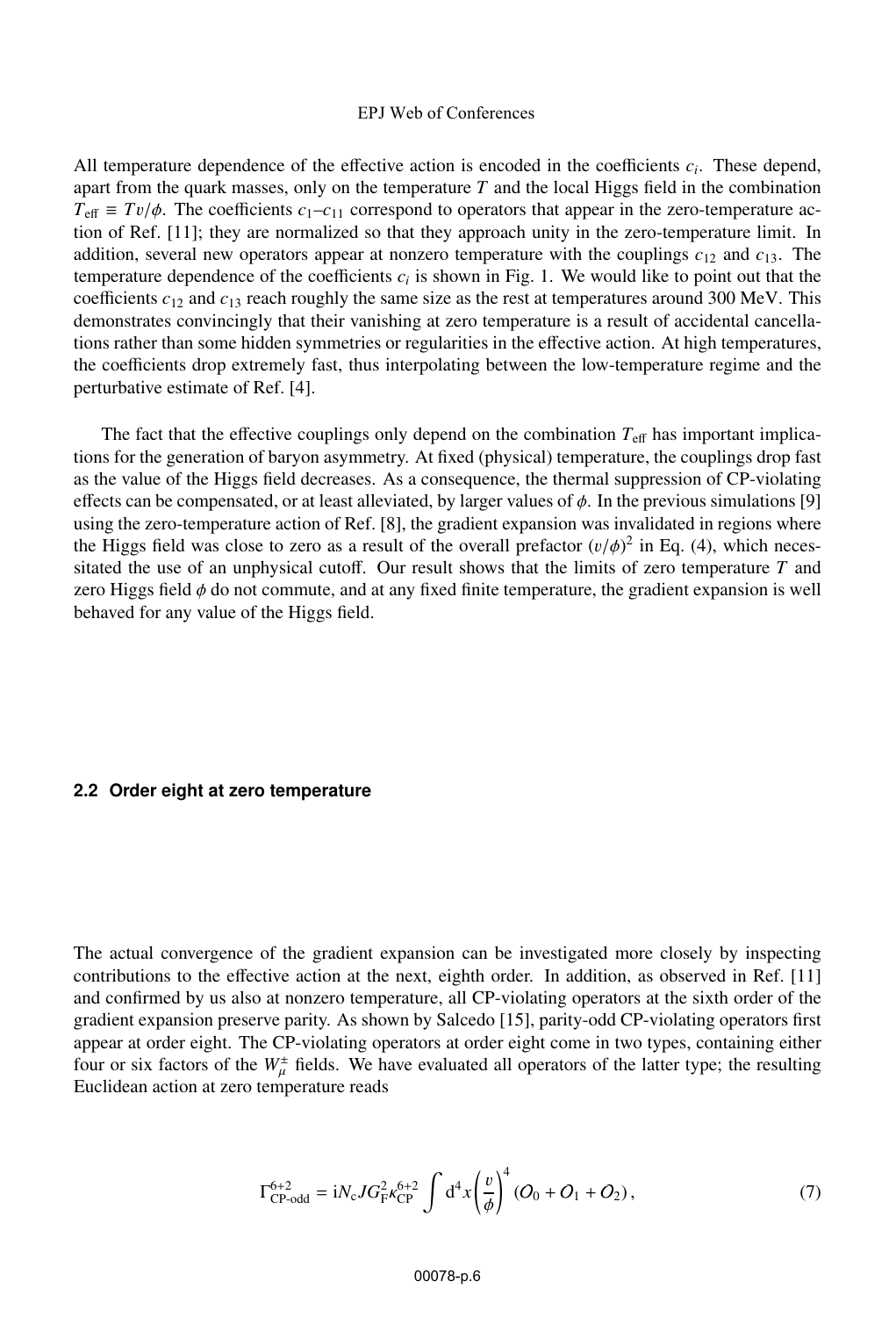#### ICFP 2012

where the various contributions, using the same notation as in the case of order six, are

$$
O_{0} = (W^{+})^{2} (W^{+} \cdot W^{-}) (W^{-}_{\mu\mu} W^{-}_{\nu\nu} - 4W^{-}_{\mu\nu} W^{-}_{\mu\nu} + W^{-}_{\mu\nu} W^{-}_{\nu\mu}) + 2(W^{+})^{2} W^{+}_{\mu} W^{-}_{\nu} W^{-}_{\alpha\alpha} + W^{-}_{\nu\mu} W^{-}_{\alpha\alpha} + W^{-}_{\mu\alpha} W^{-}_{\alpha\alpha} + W^{-}_{\mu\alpha} W^{-}_{\alpha\alpha} + W^{-}_{\mu\alpha} W^{-}_{\alpha\alpha} + W^{-}_{\mu\alpha} W^{-}_{\alpha\alpha} + W^{-}_{\mu\alpha} W^{-}_{\alpha\alpha} + W^{-}_{\mu\alpha} W^{-}_{\alpha\alpha} + W^{-}_{\mu\alpha} W^{-}_{\alpha\alpha} + W^{-}_{\mu\alpha} W^{-}_{\alpha\alpha} + W^{-}_{\mu\alpha} W^{-}_{\alpha\alpha} + W^{-}_{\mu\alpha} W^{-}_{\alpha\alpha} + W^{-}_{\mu\alpha} W^{-}_{\alpha\alpha} + W^{-}_{\mu\alpha} W^{-}_{\alpha\alpha} + W^{-}_{\mu\alpha} W^{-}_{\alpha\alpha} + W^{-}_{\mu\alpha} W^{-}_{\alpha\alpha} + W^{-}_{\mu\alpha} W^{-}_{\alpha\alpha} + W^{-}_{\mu\alpha} W^{-}_{\alpha\alpha} + W^{-}_{\mu\alpha} W^{-}_{\alpha\alpha} + W^{-}_{\mu\alpha} W^{-}_{\alpha\alpha} + W^{-}_{\mu\alpha} W^{-}_{\alpha\alpha} + W^{-}_{\mu\alpha} W^{-}_{\alpha\alpha} + W^{-}_{\mu\alpha} W^{-}_{\alpha\alpha} + W^{-}_{\mu\alpha} W^{-}_{\mu\alpha} + W^{+}_{\mu\alpha} W^{-}_{\mu\alpha} W^{-}_{\mu\alpha} + W^{-}_{\mu\alpha} W^{-}_{\mu\alpha} + W^{-}_{\mu\alpha} W^{-}_{\mu\alpha} + W^{-}_{\mu\alpha} W^{-}_{\nu\alpha} + W^{-}_{\mu\alpha} W^{-}_{\nu\alpha} + W^{-}_{\mu\alpha} W^{-}_{\nu\alpha} + W^{-}_{\mu\alpha} W^{-}_{\nu\alpha} + W^{-}_{\mu\alpha} W^{-}_{\nu\alpha} + W^{-}_{\mu\alpha} W^{-}_{\nu\alpha} + W^{-}_{\mu\alpha} W^{-}_{\nu\alpha} + W^{-}_{\mu\alpha} W^{-}_{\nu\alpha} + W^{-}_{\mu\alpha} W^{-}_{\nu\alpha} + W^{-}_{\mu\alpha} W^{-}_{\nu\alpha} + W^{-}_{\mu\alpha} W^{-}_{\nu\alpha} + W^{-}_{\mu\alpha} W^{-}_{\nu
$$

The dimensionless coefficient  $\kappa_{\text{CP}}^{6+2}$  is again expressed in terms of the Jarlskog determinant (3), quark masses and the CKM matrix elements masses and the CKM matrix elements,

$$
\kappa_{\rm CP}^{6+2} \equiv \frac{4}{15} \frac{\Delta}{G_{\rm F}^2} \int \frac{\mathrm{d}^4 p}{(2\pi)^4} \frac{(p^2)^4}{\prod_{q=1}^6 (p^2 + m_q^2)^2} \sum_{i,j} \frac{|V_{ij}|^2}{(p^2 + m_{u,i}^2)(p^2 + m_{d,j}^2)} \approx 2.65 \times 10^9. \tag{9}
$$

The notation for the masses of *u*-type and *d*-type quarks,  $m_{u,i}$  and  $m_{d,i}$ , is self-explanatory. Let us remark that, owing to the higher order in the gradient expansion, the momentum integral is strongly sensitive to the masses of the light quarks. In fact, 99% of its value come from the  $i = j = 1$  term in the sum. As in the case of  $\kappa_{\text{CP}}^{4+2}$ , a very good approximate analytic expression can be found by factorizing out all the heavy quark masses factorizing out all the heavy quark masses,

$$
\kappa_{\rm CP}^{6+2} \approx \frac{|V_{ud}|^2}{30\pi^2 G_{\rm F}^2 m_c^2 m_s^2} \left( \log \frac{m_s}{\bar{m}} - \frac{197}{120} \right) \approx 2.64 \times 10^9,
$$
\n(10)

where  $\bar{m} \equiv (m_u + m_d)/2$ .

Note that all operators presented in Eq. (8) preserve parity, analogously to the finding at order six. A selected class of operators breaking parity, of the type (*W*<sup>+</sup>*W*−) <sup>2</sup>*Z*<sup>3</sup>*D*, was identified by Salcedo [15]. All these operators contains just four factors of the  $W^{\pm}_{\mu}$  fields. We have not evaluated any<br>CP violating operators of this type. The main reason is the yest number of contributing operators; by CP-violating operators of this type. The main reason is the vast number of contributing operators; by mere combinatorics one can estimate that there will be several thousands of different operators. It is very unlikely that the coefficients of a majority of them would vanish by accidental cancellations, and thus the result will almost certainly be of little practical use.

# **3 Conclusions**

We have calculated the temperature dependence of the CP-violating effective action for Standard Model bosons to the leading nontrivial, sixth order in the covariant gradient expansion. The zerotemperature limit of our result coincides with the action derived in Ref. [11], and thus casts doubt on the result of Ref. [8]. While we followed the same method as García-Recio and Salcedo and